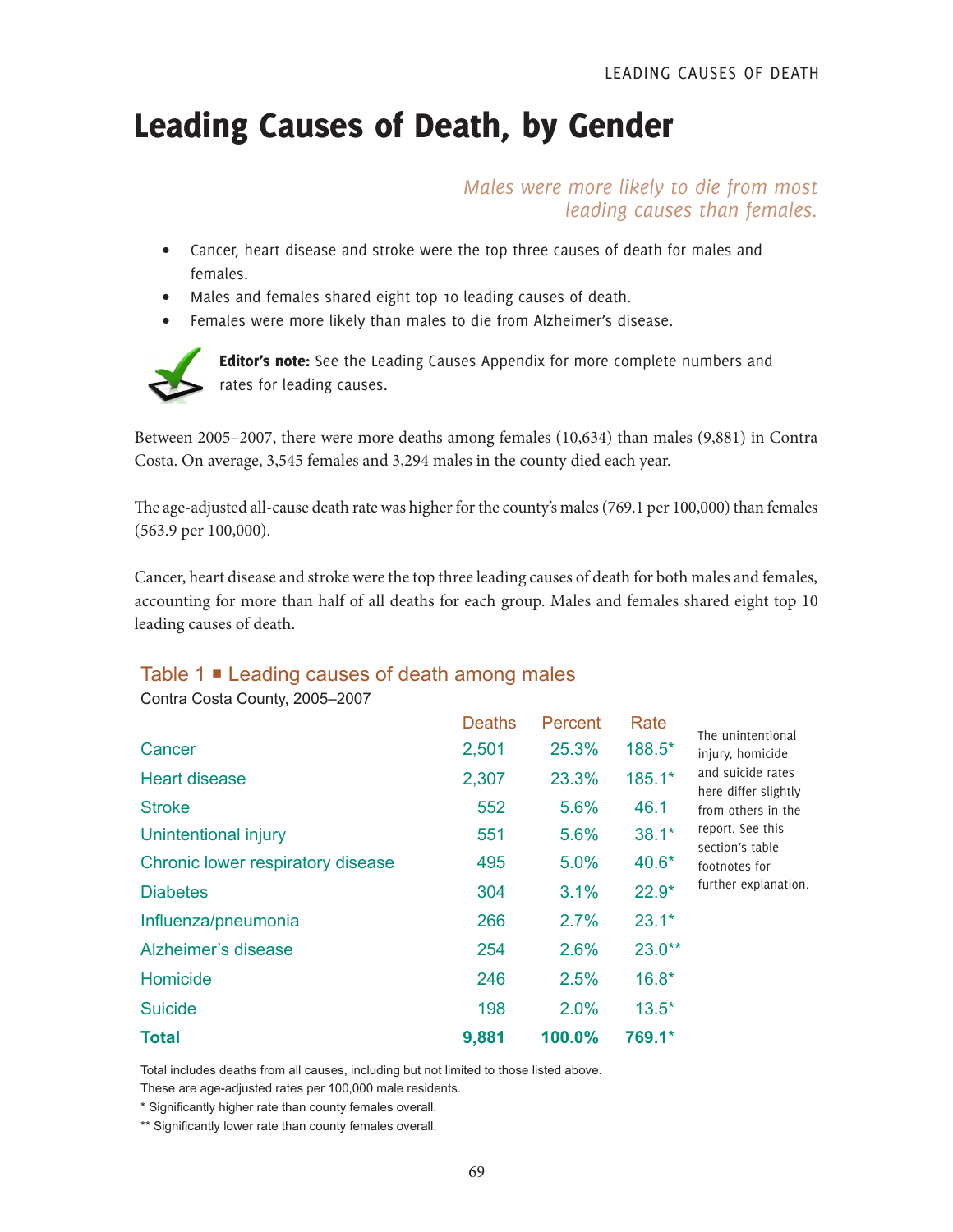The three leading causes of death among Contra Costa males—cancer, heart disease and stroke—accounted for more than half (54.2%) of all male deaths. The top 10 leading causes of death accounted for 77.7% of all deaths among males.

Males had higher death rates than females for cancer, heart disease, unintentional injury, chronic lower respiratory disease, diabetes, influenza/pneumonia, homicide and suicide. Homicide and suicide were the ninth and  $10^{th}$  (respectively) leading causes of death for males but were just the  $19^{th}$  and  $14^{th}$ (respectively) leading causes of death for females. Males had a similar death rate from stroke and a lower death rate from Alzheimer's disease compared to females. *(See Appendix table for a full list of available rates)*.

## Table  $2 \blacksquare$  Leading causes of death among females

Contra Costa County, 2005–2007

|                                                             | <b>Deaths</b> | Percent | Rate      |
|-------------------------------------------------------------|---------------|---------|-----------|
| Cancer                                                      | 2,630         | 24.7%   | 146.0**   |
| <b>Heart disease</b>                                        | 2,357         | 22.2%   | 120.0**   |
| <b>Stroke</b>                                               | 910           | 8.6%    | 46.5      |
| Chronic lower respiratory disease                           | 617           | 5.8%    | $33.4***$ |
| Alzheimer's disease                                         | 616           | 5.8%    | $30.1*$   |
| Influenza/pneumonia                                         | 309           | 2.9%    | $15.5***$ |
| Unintentional injury                                        | 290           | 2.7%    | $17.0**$  |
| <b>Diabetes</b>                                             | 288           | 2.7%    | $16.0**$  |
| <b>Essential hypertension/hypertensive</b><br>renal disease | 182           | 1.7%    | 9.2       |
| Pneumonitis due to solids and liquids                       | 112           | 1.1%    | $5.7**$   |
| <b>Total</b>                                                | 10,634        | 100.0%  | 563.9**   |

Total includes deaths from all causes, including but not limited to those listed above.

These are age-adjusted rates per 100,000 female residents.

\* Significantly higher rate than county males overall.

\*\* Significantly lower rate than county males overall.

The three leading causes of death among Contra Costa females—cancer, heart disease and stroke—accounted for 55.5% of female deaths. The top 10 leading causes of death accounted for 78.2% of all deaths among females.

Females had a higher death rate for Alzheimer's disease than men. Females had lower death rates than men from cancer, heart disease, chronic lower respiratory disease, influenza/pneumonia, unintentional injury, diabetes and pneumonitis due to solids and liquids.